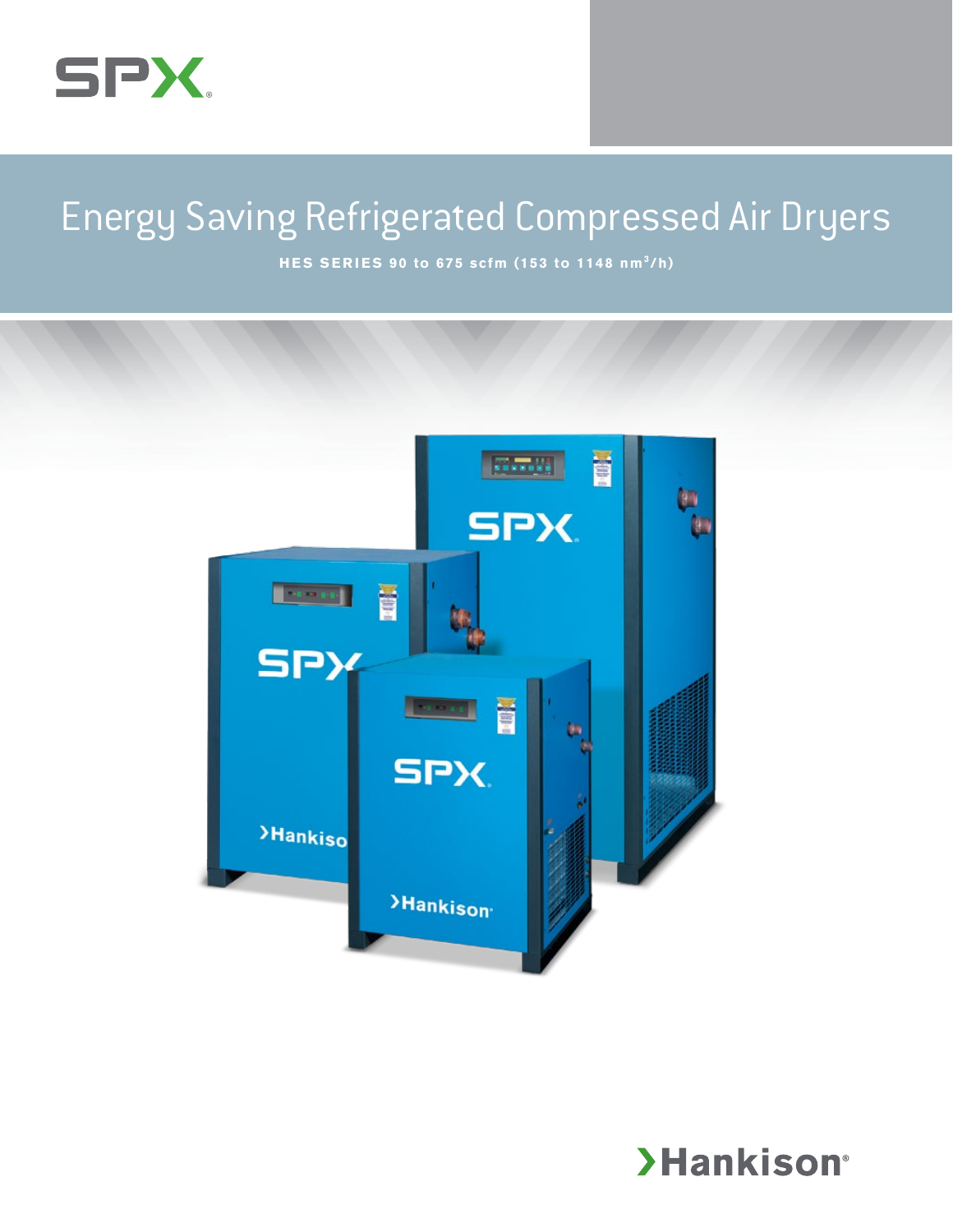

### Sustainable Energy Saving Solutions

As energy costs continue to escalate globally, having a negative impact on plant profitability and production costs, sustainability initiatives in plant operations must be implemented to maintain a competitive advantage. Air treatment manufacturers are challenged to design equipment that consumes less energy while operating at reduced load. Hankison HES Series Refrigerated Compressed Air Dryers are the ideal solution!

Sustainable energy saving solutions are the driving principle behind Hankison product designs. The HES Series lowers power costs and improves productivity by matching power consumption to compressed air demand.

### **LOAD MATCHING PERFORMANCE**

Non-cycling dryers operate with the refrigeration compressor running continuously, regardless of inlet load conditions. Minimal energy savings are realized from 100% down to 0% inlet air load.

HES Series dryers automatically cycle (on/off) the refrigeration compressor in response to inlet load conditions. As the inlet air load is reduced, the power requirement to dry the air is matched in proportion to the demand.

For example, at 60% inlet air load, a non-cycling dryer consumes 96% of the full load power consumption, a 4% energy savings. By comparison, at 60% inlet air load, an HES Series dryer consumes 62 % of the full load power consumption, a 38% energy savings.

The load matching design reduces power costs and saves energy. The example below provides annual HES energy savings with respect to non-cycling designs.



**Non-Cycling** 

 $HES$ 

### **Example:**

- • Air Dryer: Model HES540 rated for 540 scfm (917 nm3/h) at ISO 7183 (Option A2) conditions
- Operating Time: 8000 hours
- Cost Of Power: \$0.10/kWh
- Average Inlet Air Load: 60%
- Annual Energy Savings: \$946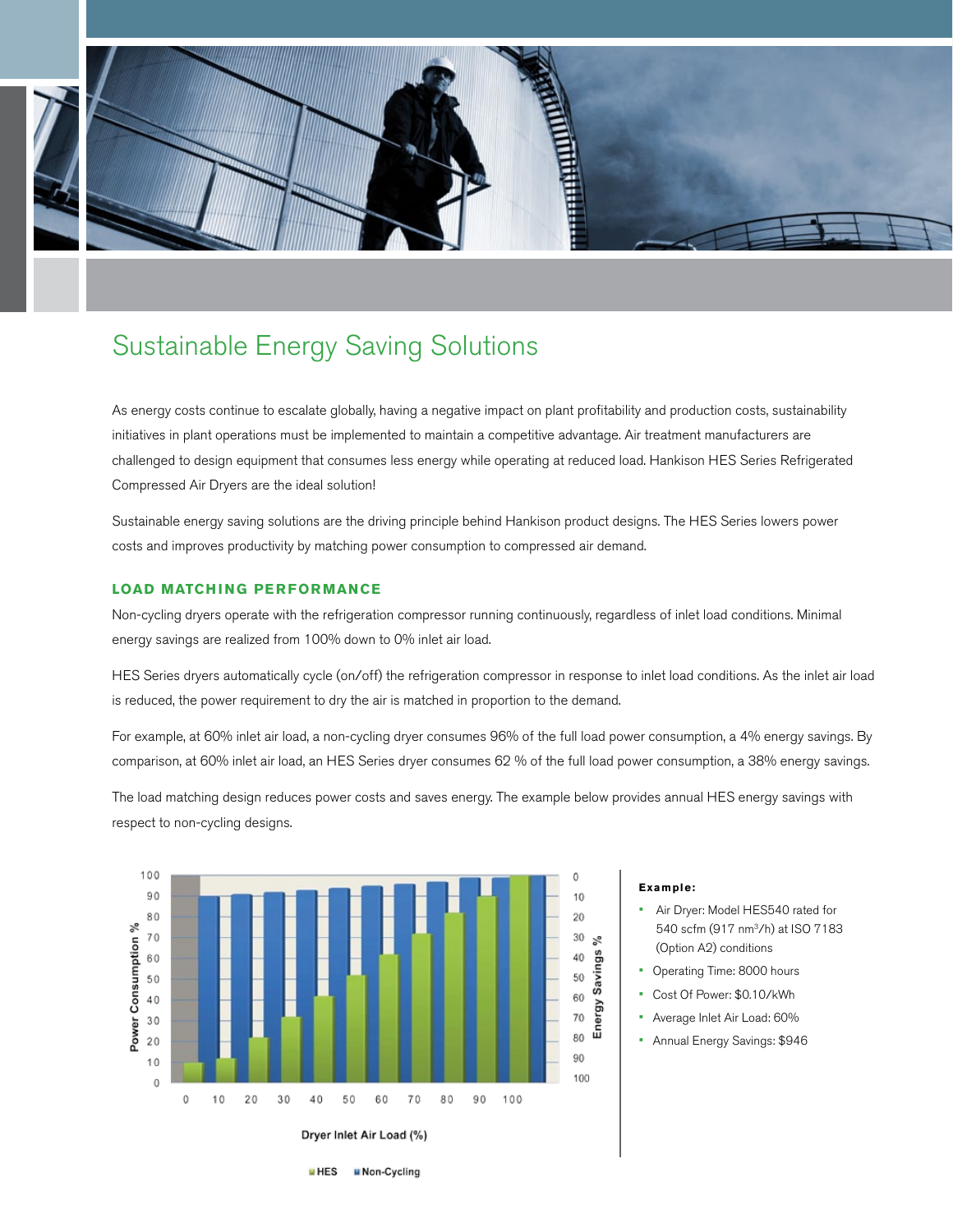## Delivers ISO 8573-1 Quality Class Air

The International Organization for Standardization (ISO) identified three forms of contamination as common in compressed air systems - solid particles, water and oil. ISO Standard 8573-1: 2010 categorizes each contaminant and assigns a quality class, ranging from Class 0, the highest purity level, to Class 9, the most relaxed.

The HES Series effectively removes all three contaminant forms in a single air treatment system.



### **INNOVATION AT WORK**

**1** The standard dryer is equipped with a Grade 9 filter/separator

- » *ISO Quality Class 3: Remaining solid particulate*
- » *ISO Quality Class 5: Pressure dew point*
- » *ISO Quality Class 5: Remaining oil concentration*

<sup>2</sup> Optional Grade 5 high efficiency coalescing filters are available

- » *ISO Quality Class 1: Remaining solid particulate*
- » *ISO Quality Class 5: Pressure dew point*
- » *ISO Quality Class 1: Remaining oil concentration*

*The annual purchase of a maintenance kit provides a lifetime of ISO Quality Class Air.*

### **ISO 8573-1: 2010 Quality Classes**

To best define the air quality requirements for your specific application, please refer to the table below.

|                          |                                        | <b>Solid Particles</b>       |                                                                                | Water        | Oil                   |                                 |                    |  |
|--------------------------|----------------------------------------|------------------------------|--------------------------------------------------------------------------------|--------------|-----------------------|---------------------------------|--------------------|--|
| <b>Air Quality Class</b> |                                        | Maximum number of            |                                                                                |              | <b>Vapor Pressure</b> | <b>Total Oil Concentration:</b> |                    |  |
|                          |                                        | particles per m <sup>3</sup> |                                                                                |              | <b>Dew Point</b>      | Aerosol, Liquid & Vapor         |                    |  |
|                          | $0.10 - 0.5$ micron $0.5 - 1.0$ micron |                              | $1.0 - 5.0$ micron                                                             | $^{\circ}$ C | $\mathsf{P}$          | mg/m <sup>3</sup>               | ppm <sub>w/w</sub> |  |
| $\mathbf 0$              |                                        |                              | --                                                                             |              |                       |                                 |                    |  |
|                          |                                        |                              | As specified by the equipment user or supplier and more stringent than class 1 |              |                       |                                 |                    |  |
| 1                        | $\leq 20,000$                          | $\leq 400$                   | $\leq 10$                                                                      | $\leq$ -70   | $\leq -94$            | 0.01                            | 0.008              |  |
| $\mathbf{2}$             | $\leq 400,000$                         | $\leq 6,000$                 | $\leq 100$                                                                     | $\leq -40$   | $\leq -40$            | 0.1                             | 0.08               |  |
| $\mathbf{3}$             | $\sim$                                 | $\leq 90,000$                | $\leq 1,000$                                                                   | $\leq$ -20   | $\leq -4$             |                                 | 0.8                |  |
| 4                        | ×.                                     | $\sim$                       | $\leq 10,000$                                                                  | $\leq$ +3    | $\leq$ +37            | 5                               | $\overline{4}$     |  |
| 5                        | $\sim$                                 | $\sim$                       | $\leq 100,000$                                                                 | $\leq$ +7    | $\leq$ +45            | ۰.                              | ٠                  |  |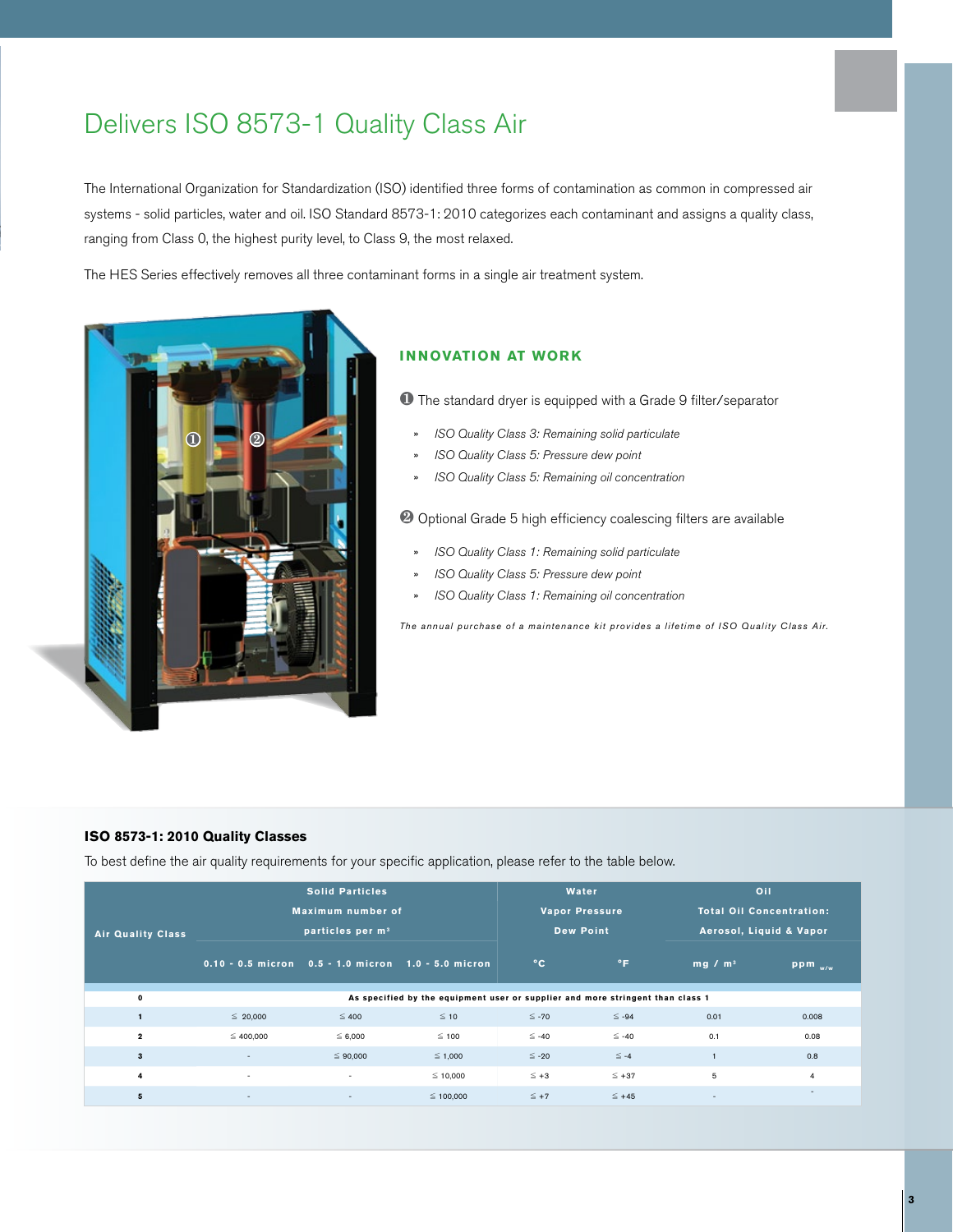### Rebate Ready, Energy Saving Design

### **OPTIMIZED CABINET DESIGN**

- Promotes ease of access from all four sides
- • Certified to CSA C22.2 No. 236-05 / UL 1995

### **STAINLESS STEEL BRAZED PLATE HEAT**

### **EXCHANGERS**

- Compact, thermally efficient
- • Ensures delivery of an ISO 8573-1: 2010 Air Quality Class 5 pressure dew point

### **INTEGRAL FILTRATION**

- Standard Filter/Separator removes solids down to 3.0 microns and oil aerosols to 5.0 mg/m3
- • Optional Cold Coalescer removes solids down to 0.01 microns and oil aerosols to  $< 0.01$  mg/m<sup>3</sup>

### **NO AIR LOSS CONDENSATE DRAINS**

### \*Standard on all models

- Mechanical float drain are standard on models 90-140 scfm (153-238 nm3/h)
- • Electric demand drain are standard on models 190-675 scfm (323-1148 nm3/h)

### **HERMETICALLY SEALED**

### **REFRIGERANT COMPRESSOR**

- • Environmentally friendly R-134a refrigerant
- High reliability, long service life

### **RUGGED GLYCOL RESERVOIR**

- Stores food-grade propylene glycol cooling media
- • Leak-free, rotational molded construction

### **RELIABLE THERMAL MEDIA CIRCULATION PUMP**

- Continuously moves cooling medium through the dryer
- • Cartridge design promotes reliability and ease of service

### **TWO LEVELS OF CONTROLS**

### **Standard Level I (HES90-HES675)**

Easy to monitor controls provide dryer status

- Dryer on/off switch
- Dryer on light
- Thermal medium temperature
- • Dryer energized (HES190-HES675)
- Compressor on light

### **EMMConnect™ now available HES190 thru HES3000**

- Easy to read display provides continuous operating feedback
- Service reminders for ease of regularly scheduled maintenance
- • Multiple alarms and safeties protect your investment
- Energy saving control for more efficient operation
- Event log stores critical data for the operating life of the machine
- Data logging continuously stores 60 days of operating parameters
- Ethernet communication capability for web-based remote monitoring
- • RS485 industrial communication protocol for remote monitoring capability
- Master scheduler automatically controls preferred timing of dryer operation
- Multiple Language capability for global application



Advanced, User Friendly Control

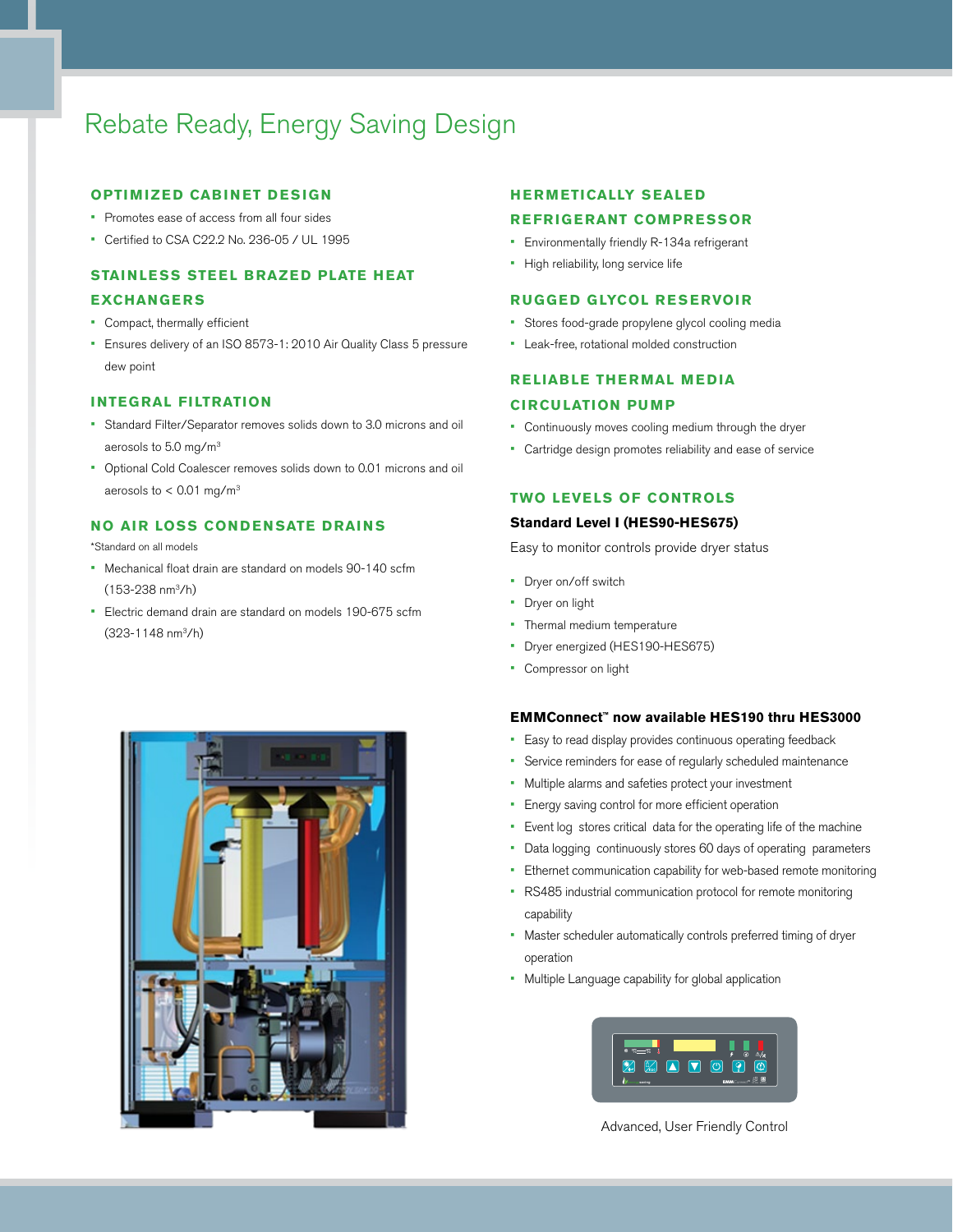### Delivers Performance, Sustainability & Safety

### **The Drying Process-Compressed Air Circuit:**

- Ê Warm, saturated compressed air enters the dryer through the inlet pipe connection.
- Ë Air travels through the air-to-air heat exchanger and the glycol-to-air heat exchanger. Propylene glycol surrounds the passages and cools the air to the desired pressure dew point.
- Ì Moisture, solid particulates and oil aerosols are removed by the filter/separator. A no-air-loss condensate drain discharges contaminants from the system.
- Í Dry, filtered air exits the dryer for use.

### **The Cooling Process-Glycol Circuit:**

- Î Glycol exits the air-to-glycol heat exchanger and then enters the glycol storage tank.
- © A circulation pump continuously moves the thermal medium throughout the circuit.
- Ð A thermal sensor monitors the glycol temperature and turns the refrigeration compressor off whenever the glycol is cooled to its lowest temperature. The cooling medium continues to dry the air. After the medium warms up, the thermal sensor restarts the refrigeration compressor. Ñ The glycol-to-refrigerant heat exchanger  $\bigcirc$
- chills the thermal media and travels back to the air-to-glycol heat exchanger.

Ê

4

 $\bigcirc$ 

 $\bigcirc$ 

 $\bigcirc$ 

Ñ

 $\bigcirc$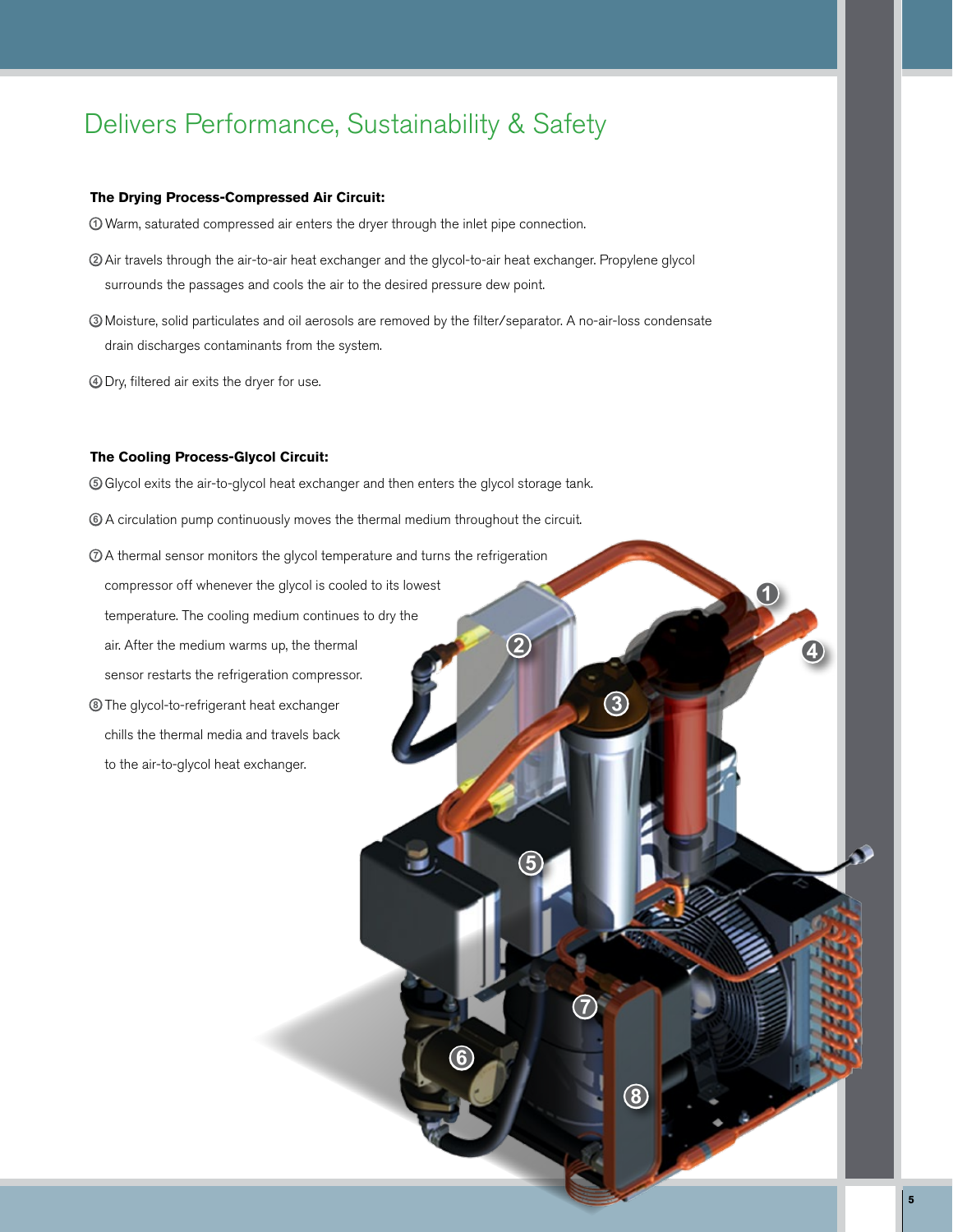

### Our Commitment to You



### **THIRD PARTY PERFORMANCE CERTIFICATION**

Hankison is a member of the Compressed Air and Gas Institute (CAGI), a non-profit organization that develops and publishes standards serving the compressed air industry.

CAGI members may participate in an independently controlled Performance Verification Program for refrigerated air dryers in the flow range of 90 scfm to 675 scfm. Certification through a third party laboratory provides end-users an industry accepted basis for comparison of refrigerated air dryer performance and selection.

Standardized performance data sheets are posted on the Hankison website.

Please visit the Hankison website at **www.spx.com/hankison** to view this information.

### **CUSTOMER SUPPORT SOLUTIONS**

As an extra measure of protection, Hankison provides an extended warranty beyond the standard 2 year coverage. Purchase a maintenance kit on an annual basis and receive an additional 3 years of protection, parts and labor. All major components are covered. Receive automatic e-mail reminders when it's time to service your product.

Register on-line at **www.spx.com/hankison**

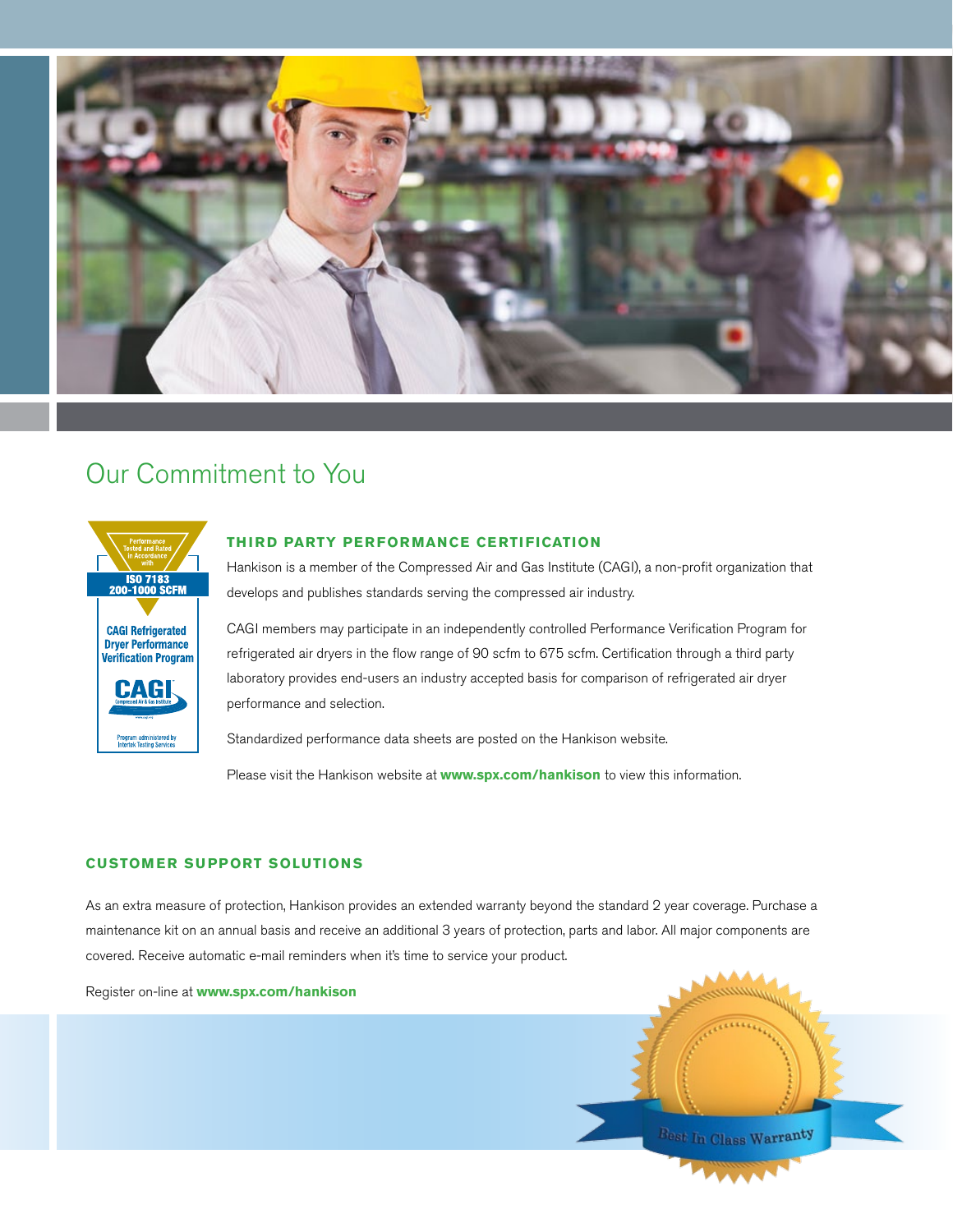### Product Specifications

| <b>Model</b><br>Max. Working |                    | Max. Working |                          | Min.                     |                 | Max.            |         | Min.        |                  | Max.         |                  | Min.               |                    |              |                    |  |
|------------------------------|--------------------|--------------|--------------------------|--------------------------|-----------------|-----------------|---------|-------------|------------------|--------------|------------------|--------------------|--------------------|--------------|--------------------|--|
|                              |                    |              | <b>Pressure</b>          |                          | <b>Pressure</b> |                 | Working |             | <b>Inlet Air</b> |              | <b>Inlet Air</b> |                    | <b>Ambient Air</b> |              | <b>Ambient Air</b> |  |
|                              |                    |              | (Float Drain)            | (Electric Drain)         |                 | <b>Pressure</b> |         | Temperature |                  | Temperature, |                  | <b>Temperature</b> |                    | 'Temperature |                    |  |
| scfm                         | nm <sup>3</sup> /h | psig         | barg                     | psig                     | barg            | psig            | barg    | .°F         | $^{\circ}$ C     | °F           | $^{\circ}$ C     | °F                 | $^{\circ}$ C       | $^{\circ}$ F | $\mathbf{C}$       |  |
| $90 - 140$                   | $153 - 238$        | 250          | 17.2                     | $\overline{\phantom{a}}$ | ۰.              | 30              | 2.1     | 130         | 54               | 40           | 4                | 110                | 43                 | 40           | 4                  |  |
| $190 - 675$                  | $323 - 1148$       | ٠            | $\overline{\phantom{a}}$ | 232                      | 16.0            | 30              | 2.1     | 130         | 54               | 40           | $\overline{4}$   | 110                | 43                 | 40           | 4                  |  |

| <b>Model</b>  | <b>Rated Flow</b> |                    | <b>Voltages</b>                          | Power     | Inlet/Outlet      | <b>Dimensions</b> |    | Weight | Std $\Delta$ p <sup>3</sup> |         | Opt $\Delta p^4$ |      |         |
|---------------|-------------------|--------------------|------------------------------------------|-----------|-------------------|-------------------|----|--------|-----------------------------|---------|------------------|------|---------|
|               |                   |                    |                                          |           | <b>Connection</b> | н                 | W  | D      |                             | Grade 9 |                  |      | Grade 5 |
|               | scfm              | nm <sup>3</sup> /h | V/ph/Hz                                  | <b>kW</b> | <b>NPT</b>        |                   | in | in.    | <b>Ibs</b>                  | psig    | barg             | psig | barg    |
| <b>HES90</b>  |                   |                    |                                          |           |                   |                   |    |        |                             |         |                  |      |         |
|               | 90                | 153                | 100/1/50                                 | 0.95      | 1.0"              | 38                | 27 | 20     | 241                         | 2.9     | 0.2              | 4.1  | 0.3     |
| <b>HES120</b> | 120               | 204                | 115/1/60<br>208-230/1/60<br>220-240/1/50 | 1.28      | 1.0"              | 38                | 27 | 20     | 258                         | 3.7     | 0.3              | 5.0  | 0.3     |
| <b>HES140</b> | 140               | 238                |                                          | 1.29      | 1.0"              | 38                | 27 | 20     | 263                         | 4.1     | 0.3              | 5.5  | 0.4     |
| <b>HES190</b> | 190               | 323                |                                          | 1.36      | 1.5"              | 39                | 34 | 32     | 408                         | 3.3     | 0.2              | 4.6  | 0.3     |
| <b>HES240</b> | 240               | 408                |                                          | 1.94      | 1.5"              | 39                | 34 | 32     | 478                         | 4.4     | 0.3              | 5.7  | 0.4     |
| <b>HES280</b> | 280               | 476                | 208-230/3/60                             | 1.95      | 1.5"              | 46                | 35 | 32     | 497                         | 4.4     | 0.3              | 5.7  | 0.4     |
| <b>HES360</b> | 360               | 612                | 380-420/3/50<br>460/3/60<br>575/3/60     | 2.07      | 2.0"              | 46                | 35 | 32     | 540                         | 3.0     | 0.2              | 4.1  | 0.3     |
| <b>HES450</b> | 450               | 765                |                                          | 2.49      | 2.5"              | 58                | 35 | 42     | 708                         | 3.6     | 0.2              | 4.9  | 0.3     |
| <b>HES540</b> | 540               | 918                |                                          | 3.08      | 2.5"              | 58                | 35 | 42     | 793                         | 3.7     | 0.3              | 5.3  | 0.4     |
| <b>HES675</b> | 675               | 1148               |                                          | 4.35      | 2.5"              | 58                | 35 | 42     | 844                         | 4.3     | 0.3              | 6.6  | 0.5     |

*1 Rated Flow Capacity - Conditions for rating dryers are in accordance with ISO 7183 (option A2) working conditions: inlet air temperature 100ºF (38ºC) , inlet air pressure 100 psig (6.9 bar) , ambient air temperature 100ºF (38ºC) , 100% saturated air, operating on 60 Hz power supply.*

*2 BSP connections available*

*3 Pressure drop inclusive of integral filtration*

*4 Cumulative pressure drop includes Grade 9 and Grade 5 filter/separator elements*

|      | <b>Inlet Pressure</b> | <b>Inlet Temperature</b> |                |                |                 |                |                |  |  |  |  |
|------|-----------------------|--------------------------|----------------|----------------|-----------------|----------------|----------------|--|--|--|--|
|      |                       | 80°F                     | $90^{\circ}F$  | 100°F          | $110^{\circ}$ F | 120°F          | $130^\circ$ F  |  |  |  |  |
| psig | barg                  | $27^{\circ}$ C           | $32^{\circ}$ C | $38^{\circ}$ C | $43^{\circ}$ C  | $49^{\circ}$ C | $54^{\circ}$ C |  |  |  |  |
|      |                       |                          |                |                |                 |                |                |  |  |  |  |
| 30   | 2.1                   | 1.24                     | 0.92           | 0.71           | 0.56            | 0.44           | 0.35           |  |  |  |  |
| 50   | 3.4                   | 1.40                     | 1.07           | 0.83           | 0.66            | 0.54           | 0.44           |  |  |  |  |
| 80   | 5.6                   | 1.55                     | 1.19           | 0.95           | 0.77            | 0.63           | 0.52           |  |  |  |  |
| 100  | 6.9                   | 1.61                     | 1.25           | 1.00           | 0.82            | 0.68           | 0.56           |  |  |  |  |
| 125  | 8.6                   | 1.67                     | 1.30           | 1.05           | 0.86            | 0.72           | 0.61           |  |  |  |  |
| 150  | 10.3                  | 1.71                     | 1.34           | 1.08           | 0.90            | 0.75           | 0.64           |  |  |  |  |
| 175  | 12.1                  | 1.75                     | 1.37           | 1.11           | 0.92            | 0.78           | 0.66           |  |  |  |  |
| 200  | 13.8                  | 1.77                     | 1.39           | 1.14           | 0.95            | 0.80           | 0.68           |  |  |  |  |
| 250  | 17.2                  | 1.81                     | 1.43           | 1.17           | 0.98            | 0.83           | 0.72           |  |  |  |  |

### **Table 1 - Capacity Correction Factors Table 2 - Correction Factors for Ambient**

### **Temperature\***

|                     | $80^{\circ}$ F | $90^{\circ}$ F | 100°F          | $110^{\circ}$ F |
|---------------------|----------------|----------------|----------------|-----------------|
| Ambient Temperature | $27^{\circ}$ C | $32^{\circ}$ C | $38^{\circ}$ C | $43^{\circ}$ C  |
| <b>Multiplier</b>   | 1.12           | 1.06           | 1.00           | 0.94            |

*\*Air-cooled models only. For water-cooled use a 1.15 multiplier if cooling water is less than 95°F (35°C).*